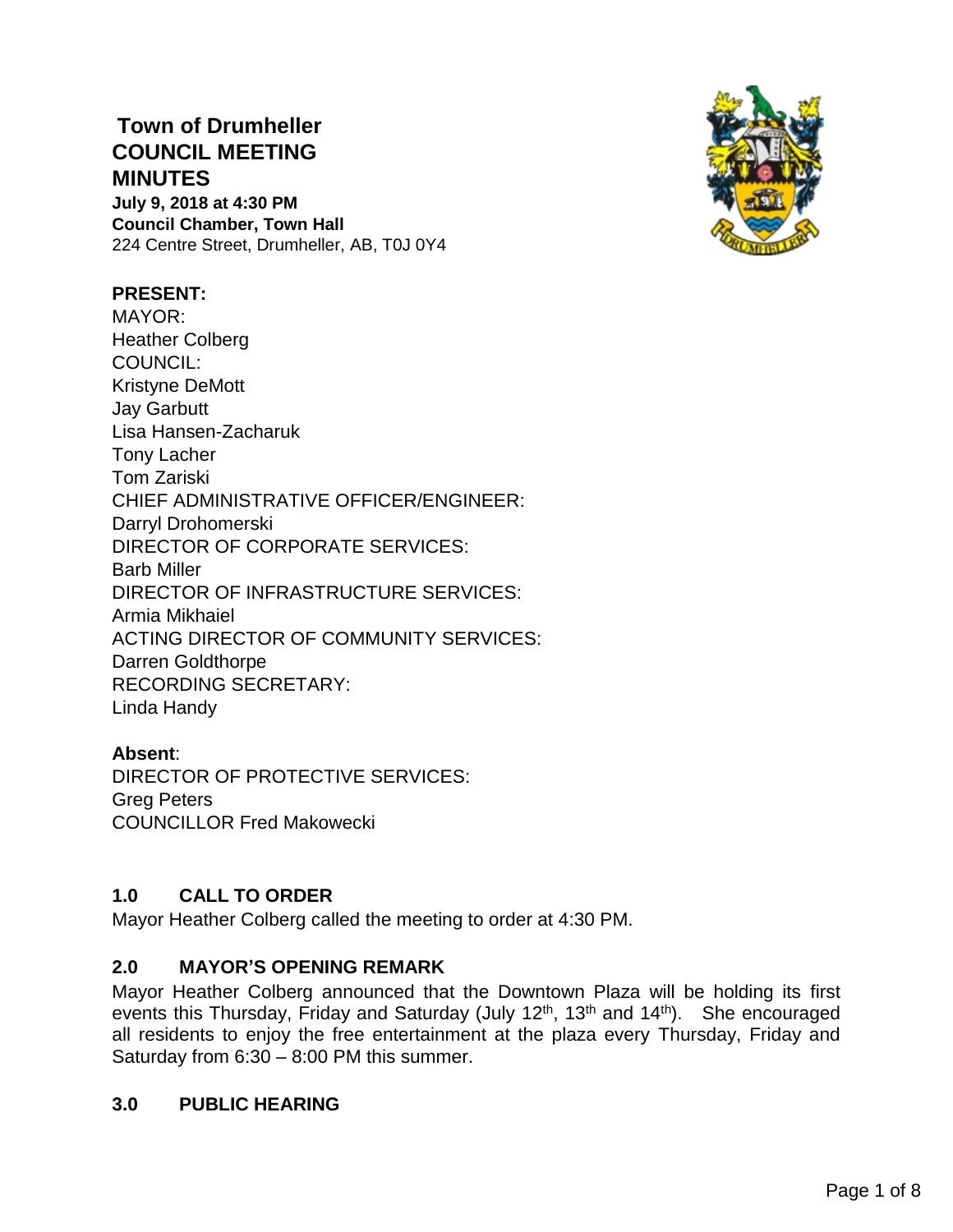### **4.0 ADOPTION OF AGENDA**

**MO2018.118** Hansen, Zariski moved to adopt the agenda as amended. Carried unanimously.

### **5.0 MINUTES**

### **5.1. ADOPTION OF REGULAR COUNCIL MEETING MINUTES**

5.1.1 Regular Council Meeting Minutes of June 25, 2018

**MO2018.119** Lacher, Zariski moved to adopt the Regular Council Meeting Minutes of June 25, 2018 as presented. Carried unanimously.

Mayor Heather Colberg requested that the timelines for short term economic recommendations be presented at the August or September Council Meetings.

### **5.2. MINUTES OF MEETING PRESENTED FOR INFORMATION**

### **5.3. BUSINESS ARISING FROM THE MINUTES**

#### **6.0 DELEGATIONS**

Russ Watts – Regional Director and Craig Siewert – Operations Manager, Alberta Transportation were in attendance to address Council's requests on a variety of transportation issues (discussion took place while attending the AUMA held in November 2017).

In response to Council's concerns at that time, Council thanked Transportation for their action on the following items:

- **Removal of island on 2nd Avenue and Hwy 9;** and
- **Mowing along Hwy 10** agreement for two cuttings.

In regard to matters not yet resolved, R. Watts provided the following responses:

**Median north of Bridge towards the Liguor Store intersection** – the Town is not in agreement that this median will remain and would like to know the rationale why it will not be removed. R. Watts explained that the median assists pedestrians in crossing the highway as it reduces the number of lanes that need to be crossed from five lanes to four lanes; the median puts the pedestrian in the driver's line of sight; the median assists with the vehicular traffic at the Liquor Store intersection who are turning left onto Hwy 9 as they are able to edge forward by one lane; and the median keeps the flow-thru vehicular traffic in the right lane when coming off the bridge as 700 m down the highway it is reduced to a single lane. He explained that the rationale not to remove the median mainly relates to the interaction of vehicular traffic with crossing pedestrians. D. Drohomerski stated that the intersection warrants a signalized crosswalk. Councillor L. Hansen-Zacharuk explained that by limiting this highway to one lane north, at times, there can be a backup of traffic flow created by those turning to the Royal Tyrrell Museum. Mayor H. Colberg cited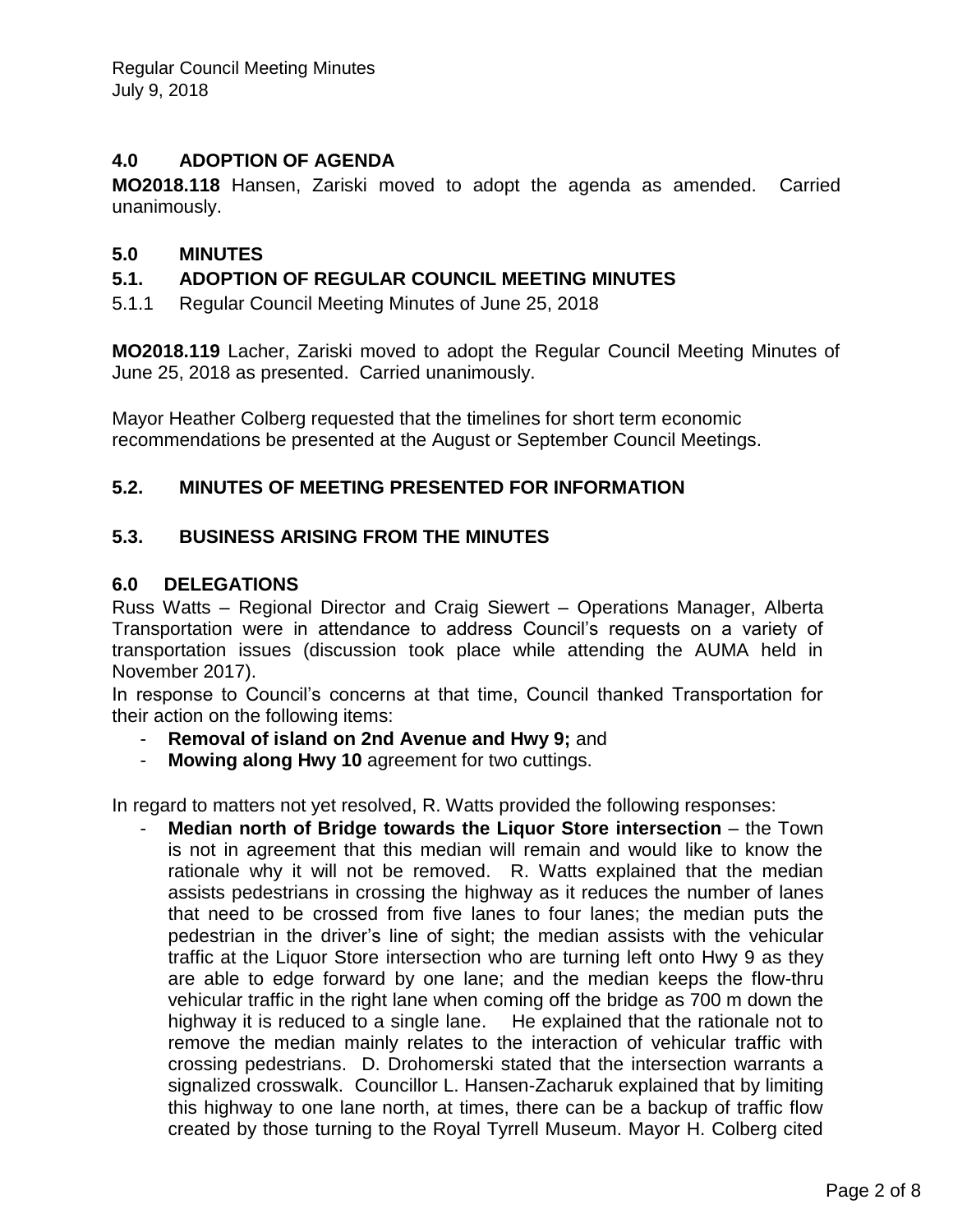examples of pedestrian crossings in Airdrie and stated that she does not understand Transportation's justification to keep the island. C. Siewert explained that a 6 metre crosswalk serves as a refuse and when the pedestrian is on the island, the pedestrian would feel safer. The refuge island in between also serves as a second opportunity to make the next crossing (rather than do the crossing in one go). R. Watts summarized that the best explanation is that the island is for the pedestrian to be in the line of sight of the driver and that the island serves for proper channelization of this highway. Councillor J. Garbutt stated that he was not aware of any vehicle accidents at this location and asked the justification to put the island there in the first place. C. Siewert stated that it came from the recommendations in the iTrans Study (2000) and he explained that the island was installed between 2006 – 2008. Councillor J. Garbutt asked why it took eight (8) years for its installation if there was solid rationale for the installation of the island. C. Siewert stated that it is not uncommon to take several years for a recommendation from a study to be implemented. R. Watts stated that he is willing to discuss Transportation's rationale with any resident.

- **Signalized cross walk will be installed at the Dollarama** (flashing lights on the side with a push button).
- **Additional directional signage for intersection at Hwy 9 and SH575** Councillor T. Zariski asked for prior directional signage for the highway intersection at Husky / Harper's Tire (Hwy 9 and SH575) because the directional sign is posted at intersection and this causes confusion for drivers who want to get over to the right-hand lane to make the turn on SH575. C. Siewert stated that he would look at the Town's request for posting of additional directional signage prior to the intersection however it would not be feasible for overhead signage; the signage would be posted on the side poles.
- **Gordon Taylor Bridge** request for the Bridge to be more aesthetically pleasing and agricultural friendly. These upgrades to be discussed in the future.
- **Issue with no left turn off the Bridge to the Large Dinosaur –** Transportation asked the Town to consider a roundabout which would allow for a left turn.
- **Turn at the intersection by Tim Hortons and Dairy Queen –** the Town is asking for a left hand turn to be created for the Drumheller Chrysler because those vehicles travelling south are not able to turn into Drumheller Chrysler – they must go to the Dairy Queen intersection and do a U-turn. To date, the Town has been told this is not feasible. The Town would like to discuss options that would create a long turn out lane by removing the entire median or by cutting into the median for a left turn only at Drumheller Chrysler for the south bound traffic. R. Watts explained he would not compare the Town's request with other cities' traffic flows. He further explained that as it exists now, there is only a bare minimum distance for vehicles to turn in and turn out; operationally it would be difficult to work as an all turn intersection. He stated that there are standards and spacing on what is ideal and the introduction of a new intersection will be problematic for the other intersections and businesses along this highway. He stated that if the urban divide is taken away it would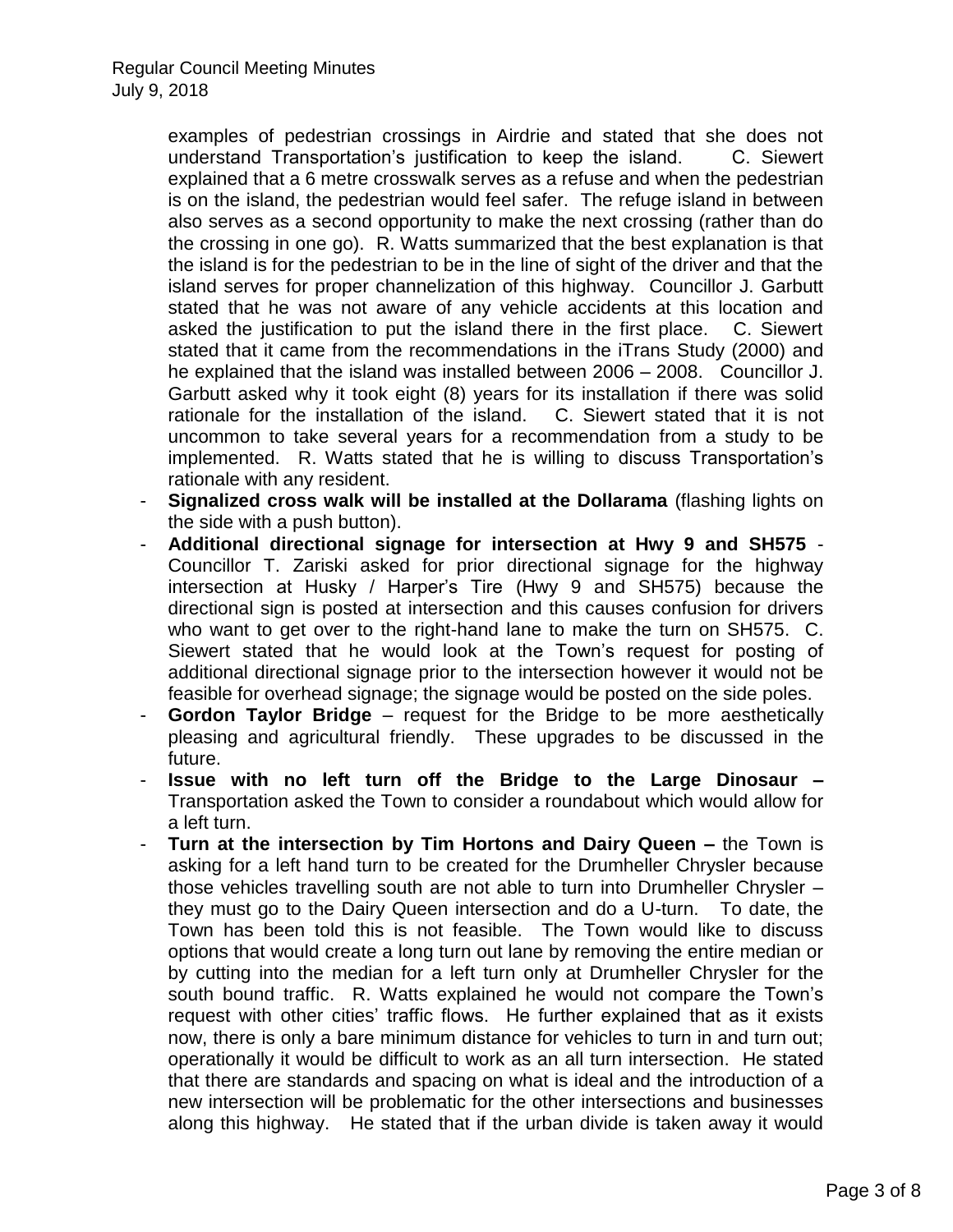impact the traffic flow. Councillor J. Garbutt stated that it is not a shared left turn and he does not understand Transportation's comment of competing traffic flows. Councillor T. Lacher requested that Transportation cut into part of the median wide enough for vehicle to make a left hand turn into Drumheller Chrysler. He explained that vehicles would be required to make the right turn coming out of Drumheller Chrysler to head north. He further stated that the Town is not requesting a full intersection coming out of Drumheller Chrysler. He explained that the Town has similar cuts in concrete at the other medians. He further explained that the cut in the median would stop those vehicles doing a U-turn in the middle of an intersection. R. Watts stated that even if it is physically possible to cut into the median, vehicles need enough gap in traffic to make the left turn. R. Watts stated that he would look into the Town's request for a left turn only however if it causes more harm than good the Town's request would be denied. He further explained the importance of intersection spacing and how one intersection reacts with the intersections along the highway. D. Drohomerski stated that the Town has a similar cut into the median that goes into the Hoodoo Motel and the Town is requesting a similar cut for a left turn at Drumheller Chrysler.

Council presented next discussion items as follows:

- Town's request for SH838 upgrade as soon as possible considering the Town has 500,000 visitors per year (and those travelling in RVs) to the Royal Tyrrell Museum. R. Watts stated that this highway is not on their program as of yet however they recognize the significance of the highway.
- Town's request for SH575 to be two lanes. R. Watts stated that there are a lot of other competing priorities throughout the Province. From their last stats, 3500 vehicles on SH575 daily and there are other communities that have greater traffic numbers needing greater improvements. He further explained that when SH575 comes up for an overlay Transportation will look again at the twinning. He further explained that as in the past with some of the lower volume priorities any cost sharing would help with the request.
- Town's request for a sidewalk to Walmart. R. Watts stated that typically sidewalks are a municipal responsibility. He further explained that if the sidewalk is placed within the highway right of way, Transportation would entertain an easement agreement however this does not make it a Provincial responsibility.
- Town's request for an upgrade to the flashing crosswalk at Tim Horton's intersection. C. Siewert stated that there are no plans to upgrade this crosswalk however they will look at the Town's request.

Council thanked Russ and Craig for coming before them and the opportunity to discuss issues / resolutions.

## **7.0 COMMITTEE OF THE WHOLE RECOMMENDATIONS**

## **8.0 REQUEST FOR DECISION REPORTS**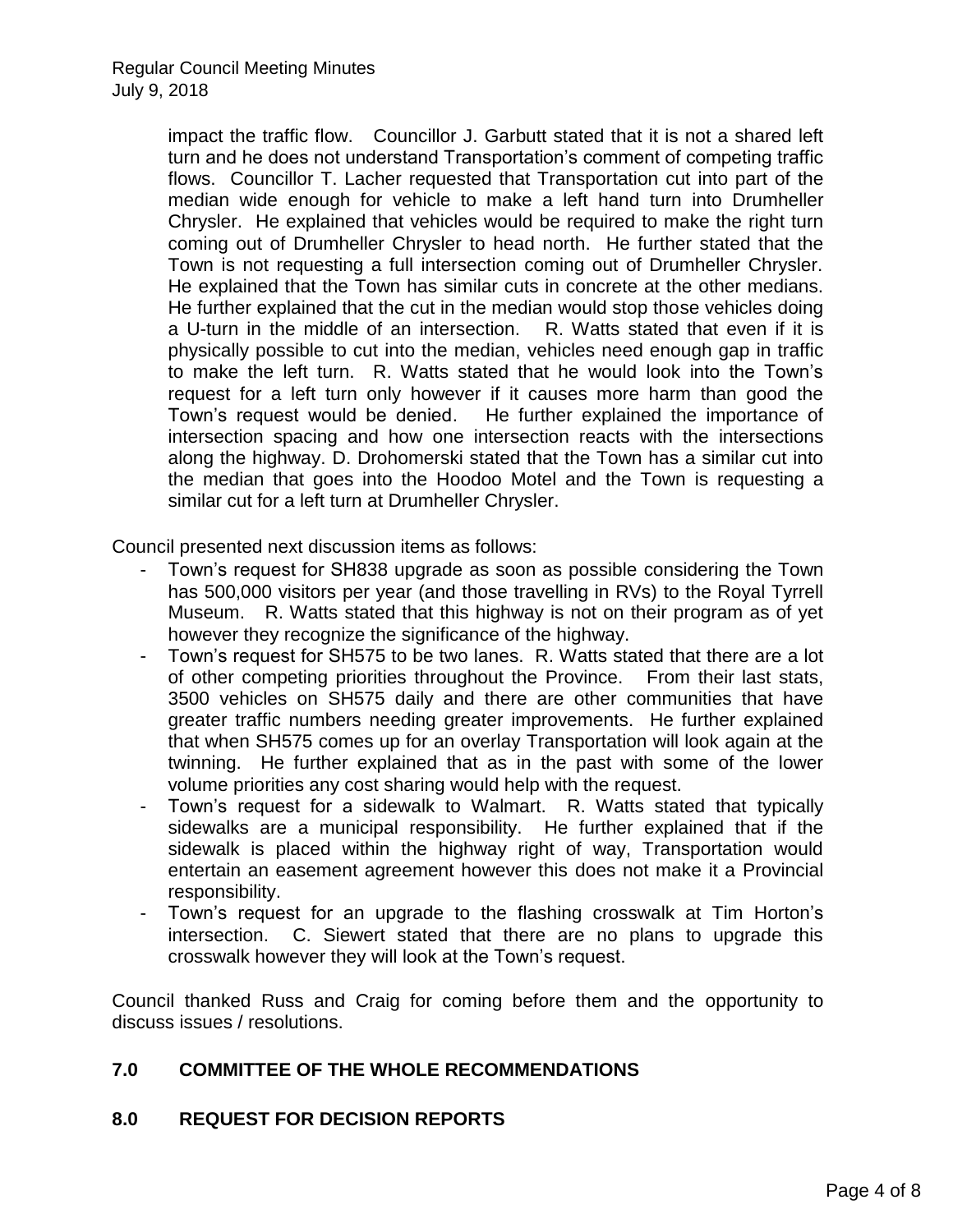## **8.1 CAO**

8.1.1 Bylaw 08.18 Council's Code of Conduct Bylaw

D. Drohomerski presented Bylaw 08.18 Council's Code of Conduct Bylaw and advised that the bylaw received first reading at Council's June 25<sup>th</sup> meeting. He noted that the bylaw is based on AUMA's template.

**MO2018.120** Lacher, Zariski moved second reading of Bylaw 08.18

In response to a question on whether a Councillor could be privy to matters discussed in-camera when a Councillor is absent, D. Drohomerski explained that a Councillor who is absent at a meeting would contact the CAO for an update; the intent is to keep the content of the in-camera matter confidential from the public at large or the media. In response on who would be the investigator of a complaint, Councillor J. Garbutt stated that the Town's Solicitor would be the best to act in these matters. D. Drohomerski further explained that Council would have to determine the severity of the investigation as a minor issue might be handled by Council however an escalated matter might need to be reviewed by Municipal Affairs. He further stated that putting a staff member in the roll of investigator is not something Council should entertain.

Vote on Motion: Carried unanimously.

**MO2018.121** Garbutt, Hansen-Zacharuk moved third reading of Bylaw 08.18. Carried unanimously.

8.1.2 Bylaw 09.18 being a bylaw to close a portion of unused roadway ( $6<sup>th</sup>$  St. W)

D. Drohomerski introduced Bylaw 09.18 and advised that a homeowner hired a contractor to construct a deck and the contractor chose not to go through the proper permitting. He further advised that upon inspection of the property, it was determined that the deck was too close to the sidewalk. He explained that the Town issued a Stop Order as the Real Property Report showed that the deck was one foot onto Town property. He further explained that the Town does not need this strip of land and offered it up to the property owner at their cost which would include the survey and consolidation of the parcel. He recommended that Council proceed to first reading which would allow for a public hearing to be held on August 20<sup>th</sup>.

**MO2018.122** Garbutt, DeMott moved first reading of Bylaw 09.18. Cd unanimously.

8.1.3 Bylaw 10.18 – Amendment to Community Standards Bylaw and Schedule A re Tobacco and Cannabis Use

D. Drohomerski introduced Bylaw 10.18 which is an amendment to the Community Standards Bylaw to regulate the use of tobacco and cannabis in the community. He recommended that Drumheller follow the lead of the Town of Innisfail who have included the requirements in their Community Standards Bylaw as an amendment. He further explained that the Town intends to present a new Community Standards Bylaw to Council in the near future. In response to a question from Council, D. Drohomerski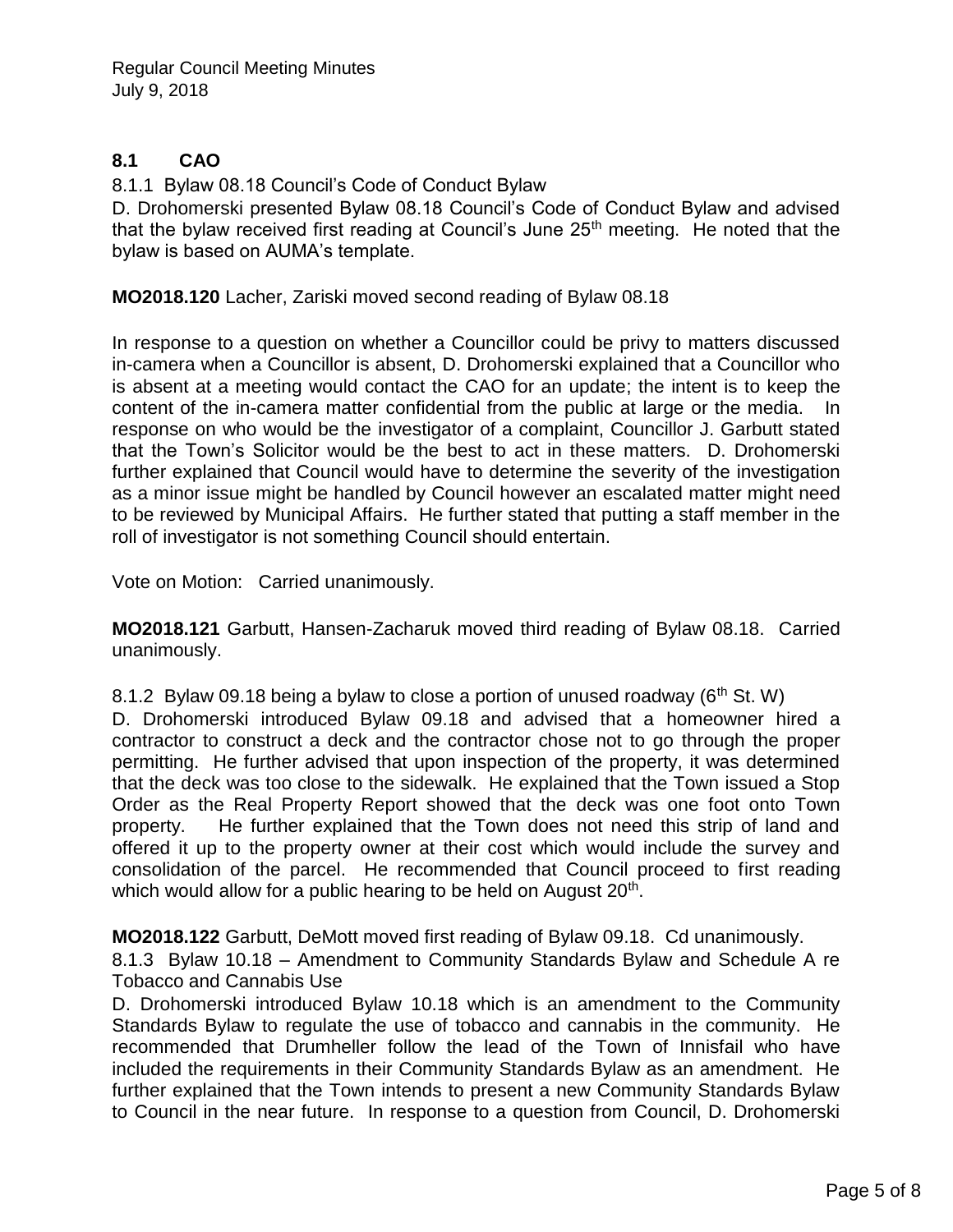Regular Council Meeting Minutes July 9, 2018

explained that the bylaw amendment deals with smoking of cannabis; it does not deal with cannabis edibles.

**MO2018.123** Zariski, Lacher moved first reading of Bylaw 10.18. Cd unanimously.

8.1.4 Public Participation Policy

D. Drohomerski advised that the Public Participation Policy must be adopted by July 23, 2018 in accordance with the new requirements of the MGA. He further advised that Council discussed the policy at their COW meeting of July  $3<sup>rd</sup>$  and a survey was undertaken with the results being incorporated into the Policy. He further advised that the Policy is modelled after the AUMA template with the inclusion of some other communities' verbiage on when and how the Town should engage the public

**MO2018.124** Zariski, Garbutt moved to adopt Policy 03-18 being the Public Participation Policy.

Councillor J. Garbutt stated the Town's public participation plans needs to be recognized at Council's strategic planning session and it must be counted as a priority as it needs to fall in line with the Town's Communication Strategy. He further explained that Council must be mindful of the level of staff it will require to do this well. Councillor T. Zariski stated that the policy sets out the minimum and that it can be exceeded if the matter needs more public participation.

Vote on Motion: Carried unanimously.

## **8.2 DIRECTOR OF INFRASTRUCTURE SERVICES**

#### **8.3 DIRECTOR OF CORPORATE SERVICES**

8.3.1 RFD – Tax Arrears Agreement – Roll No. 01032408

B. Miller advised that Administration is acting on the direction given, has now executed a 3-year tax arrears agreement against Roll No. 01032408 and is seeking a motion of Council to reduce the amount of tax arrears owing on Roll No. 01032408.

**MO2018.125** Garbutt, Hansen-Zacharuk moved to go in closed meeting at 5:45 PM re Land Matter – Roll No. 01032408 (FOIPP Act Section 25(1) Economic and other interests of a public body). Carried unanimously.

**MO2018.126** Garbutt, Lacher moved to come out of closed meeting at 5:50 PM. Carried unanimously.

**MO2018.127** Zariski, Garbutt moved to authorize the reduction of tax arrears on Roll No. 01032408 to the settlement (tax arrears agreement) amount. Carried unanimously.

## **8.4. DIRECTOR OF COMMUNITY SERVICES**

## **8.5 DIRECTOR OF PROTECTIVE SERVICES**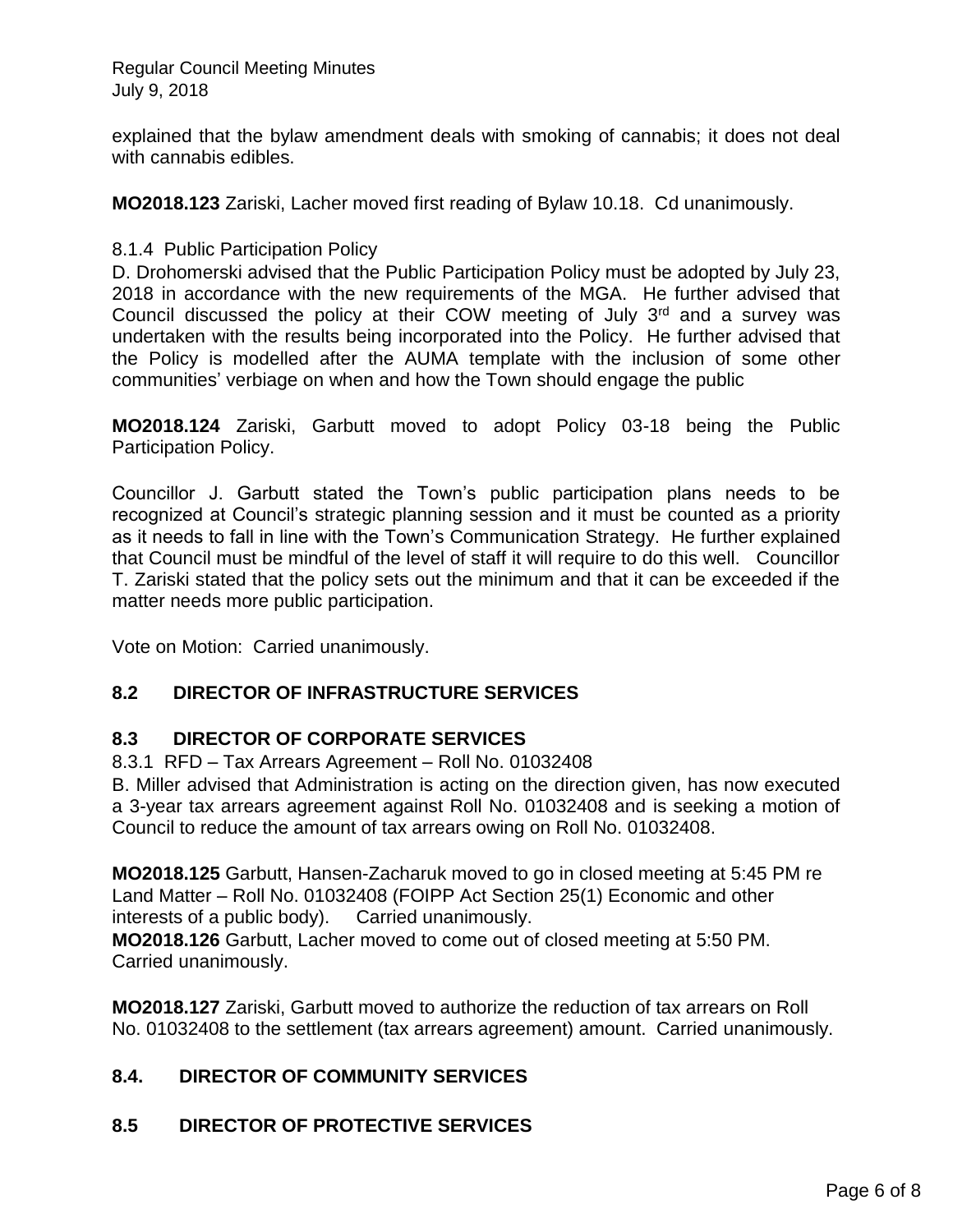## **9.0 PRESENTATION OF QUARTERLY REPORTS BY ADMINISTRATION**

## **10.0 PUBLIC HEARING DECISIONS**

### **10.1 Bylaw 06.18 Cannabis Retail – third reading as amended**

Amendments to Bylaw 06.18 include:

Cannabis cafés removed as that no requirements set out by the Federal government as of yet;

Section 3 "Cannabis Retail Store" added in:

C-B – Central Commercial District

DT – Downtown Transition District

Hwy-C – Highway Commercial District

C-1 – Local Commercial District

- M-1 Light Industrial District
- M-2 Medium Industrial District

Changes to the land use districts allows the communities of East Coulee and Rosedale to set up a store front operation.

Cannabis retail stores to follow provincial requirements and shall meet the provincial requirements for minimum separation distances (100 m) from schools, a municipal school reserve parcel, a school reserve parcel and provincial health care facilities (this clause does not have to be changed should the Provincial change the requirement); and No separation distance between a store and home education program – following the lead of the Lethbridge planners.

**MO2018.128** Zariski, Garbutt moved third reading of Bylaw 06.18 as amended.

In response to Councillor J. Garbutt's inquiry on Palliser's previous opinion that a post secondary educational facility would be included under the definition of school and has since retracted that statement as incorrect, D. Drohomerski confirmed that post secondary educational facility falls under the School Act and also falls under the Post Secondary School Act which trumps the School Act so a store is allowed within 100 meters of a post secondary educational facility. Councillor J. Garbutt further asked what jurisdiction covers signage. D. Drohomerski stated that he would have to review the AGLC requirements for signage however the Town can set out standards for the appropriate signage by restricting words such as "high", etc. Councillor T. Zariski stated that the Town is passing a bylaw to allow the cannabis retail stores in these districts as discretionary uses and as such must be reviewed and approval at the MPC level. He further explained that MPC will set out conditions for each application including signage. Councillor T. Lacher asked for clarity on the store to store distance and asked if this was the requirement of AGLC. D. Drohomerski advised that AGLC has no set distances between cannabis retail stores and the Town is proposing the same. Councillor T. Lacher stated that he wanted it recorded that the Town of Drumheller has removed the separation distance from the originating bylaw and the amended bylaw now has no separation distance between cannabis retail stores.

Vote on Motion: Carried unanimously.